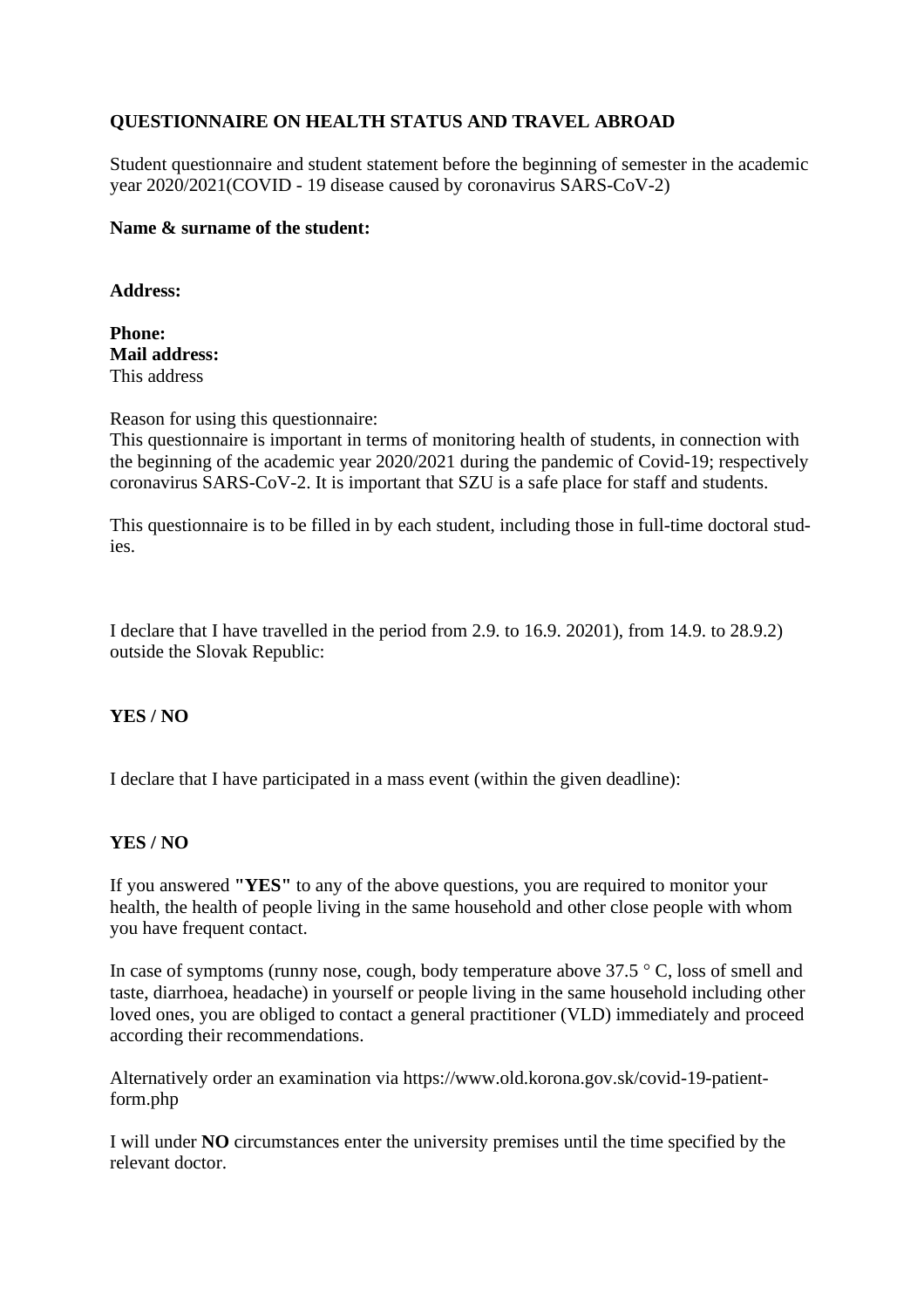I further declare that:

- I am not showing signs of an acute illness
- The Regional Public Health Office has not ordered me into quarantine measures (quarantine, increased health surveillance or medical supervision).
- I do not know that myself, my family, or other people living with me in the household, as well as other loved ones, have come into contact with people who have contracted a communicable disease (eg COVID- 19, diarrhea, viral hepatitis, meningitis, fever with rash).

#### **Student's signature: Date:**

- 1) For final year students
- 2) For students of other years
- 3) Events with more than 100 people

# **NOTICE FOR STUDENTS ABOUT BEHAVIOUR DURING THE WINTER SEMESTER OF THE ACADEMIC YEAR 2020/21 DURING THE COVID-19 PANDEMIC**

**Name and surname of the student:**